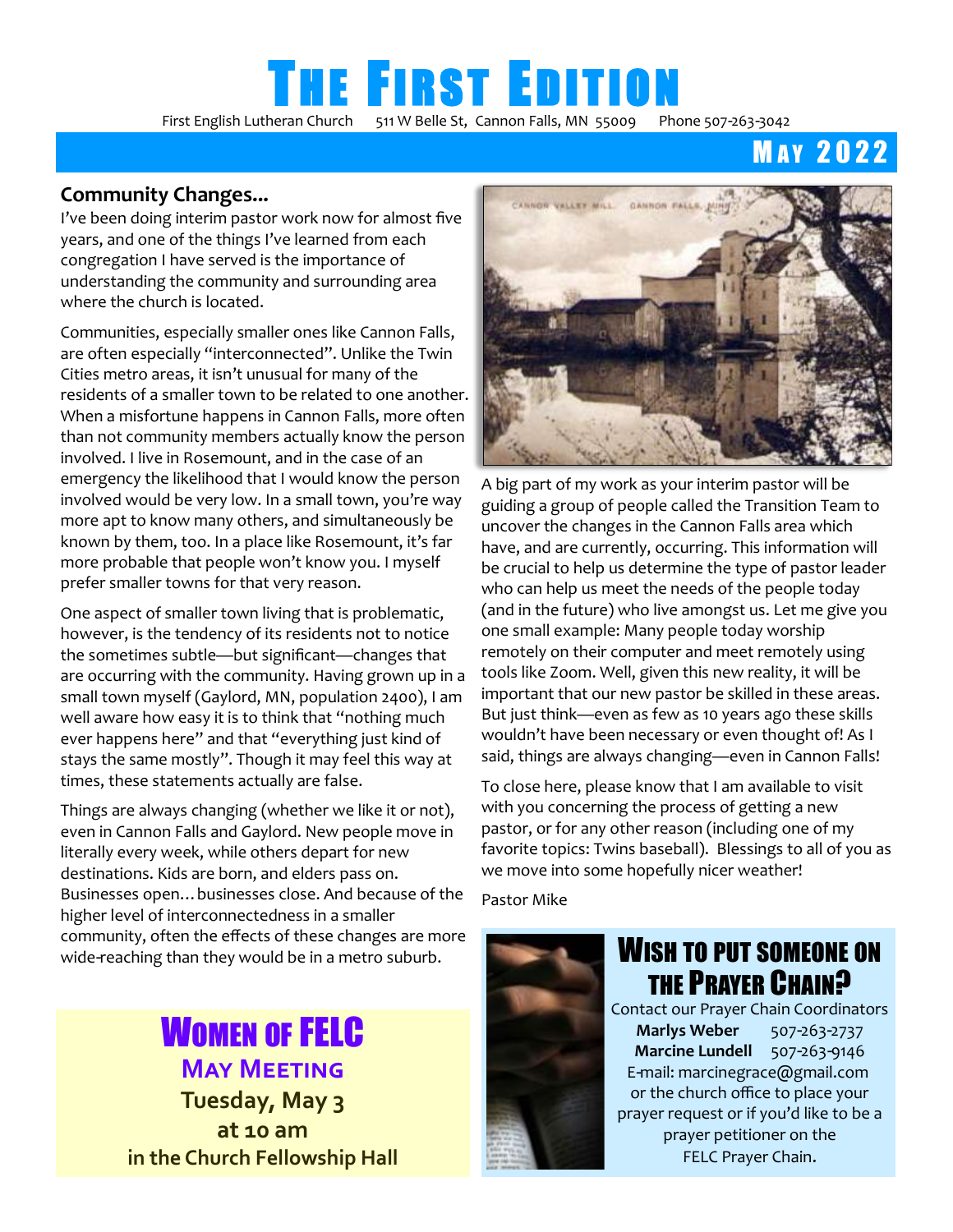# **FIRST THINGS FIRST**

#### STEWARDSHIP 2022

#### **The Importance of You and the Work We Do**

Enough cannot be said of the importance of committee work in accomplishing the goals of the Church. Those who are serving or have served on any board, our church  $\bullet$ or other areas, know that to be effective there is much board work that doesn't necessarily happen - or can even happen - at a meeting.

From Moses to Jesus, 'committees' were used to accomplish great missions and visions. Moses' father-inlaw came to visit Moses in the wilderness and saw all Moses was doing. He said, "What is this that you are doing for the people?" Moses said , "Because the people come to me to inquire of God. When they have a dispute, they come to me and I decide between one person and another, and I make known to them the statutes and instructions of God." Moses' father-in-law said to him, "What you are doing is not good. You will surely wear yourself out, both you and these people with you. For the task is too heavy for you; you cannot do it alone." (paraphrased from Exodus 18: 14-18)

This is good advice and wise for boards and committees to follow today. Appointing committees to help carry the load will help our church thrive, even under great pressure.



There are many other biblical examples showing us that it is wise and prudent to appoint 'committees' and to divide tasks to accomplish kingdom work. Here are a few:

- Jesus sent out the twelve disciples two by two for a specific work. (Mark 6)
- He sent ahead of the seventy-two other disciples two by two for certain work and they joyfully reported to him. (Luke 10).
- Paul explains that God, in His grace, gave each part of the body certain gifts for doing certain things well. (Romans 12)

In His grace, God gives everyone certain gifts to carry out tasks that advance the mission and vision of the Church. This requires committed, and called members to function as committees. With no committees, only a few people are required to carry out every task of the work. This can rapidly lead to ministry fatigue.

Committees are necessary because they:

- Involve, energize and utilize the gifts and skills of all members
- Accomplish the important work of the Church
- Build for the future
- Develop and strengthen strong churches
- Enhance the ministry
- Provide a structure for teamwork
- Will allow members the opportunity to serve in their area of interest and free them from other areas that potentially can overwork them and/or cause ministry fatigue.

Consider joining one (or two!) of our church committees that could utilize your gifts. Contact the church office, or a council member and ask about areas where your gifts could shine and share the work of the Church.



#### **Layton Henry Austin** was baptized on Sunday, April 3, 2022. He was born on November 30, 2021, to Madasyn and Trevor Austin in Red Wing, MN. Godparents are Mason and Logan Hofstedt.

### FREE BLOOD PRESSURE CHECKS

After the second Sunday Worship each month, FELC attendees are invited to get their blood pressure checked after the service. For more information, contact Becky Shepard, Parish Nurse, at 507-298-1176.

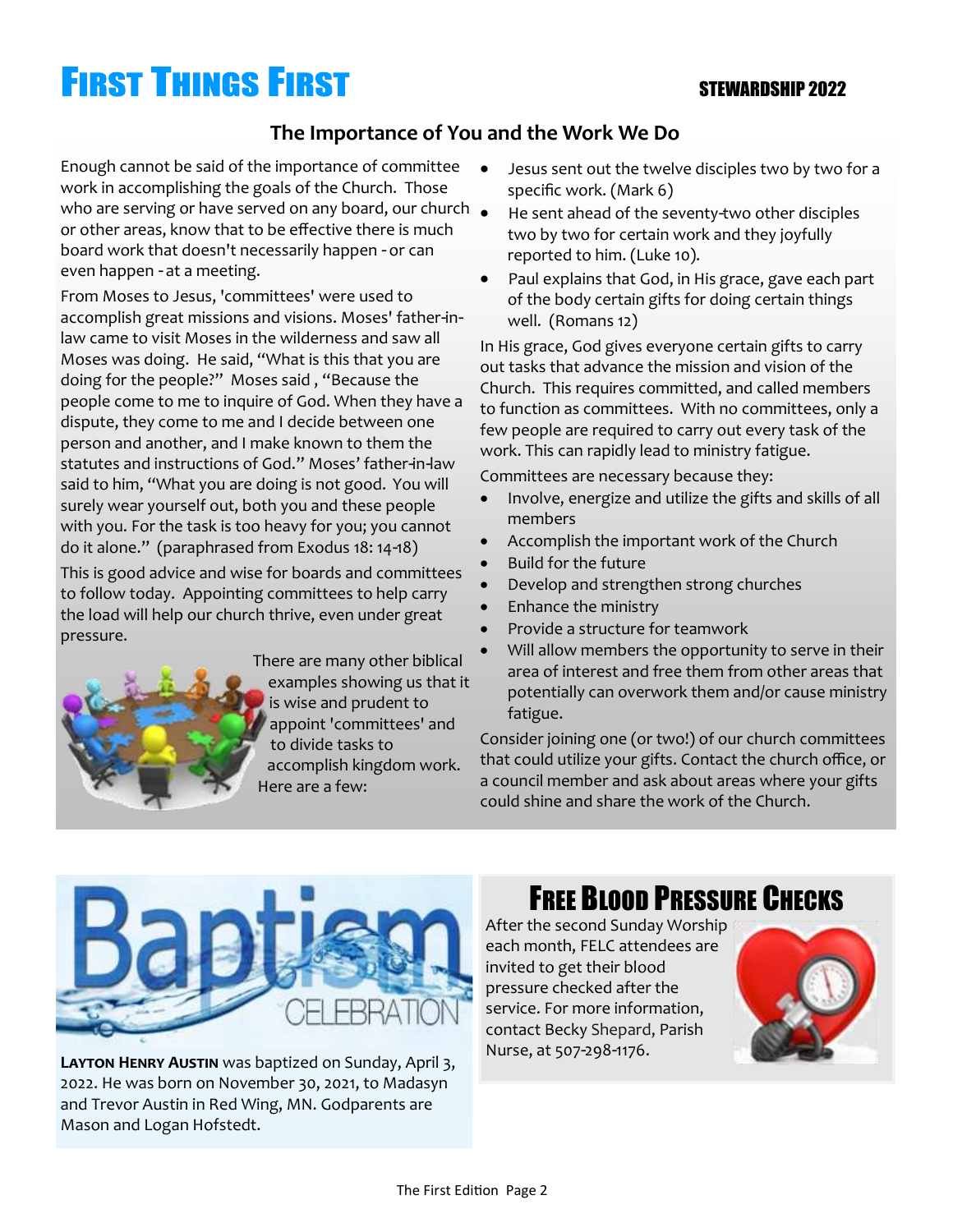### **MEMORIALS & GIFTS March/April 2022**

**In Memory of JoAnn Flaten**  from Roger and Janice Flaten from Lowell and Sharon Anderson **In Memory of Susan Olson** from Roger and Janice Flaten

**In Memory of JoAnne Johnson** from JoAnne Johnson Estate **In Memory of Jerry Pedersen** from Doug and Lynn Larson from Phyllis Wilson from Sharon Aamodt from Jim and Carolyn Nelson from Patricia Zimmerman from Jeanette and Dick Sutherland from Rose Pederson from Dar Qualle from Thomas and Carlyn Schramske

## **MAY USHERS**

**May 1** - Phil & Denise Jacobson **May 8** - Craig & Shelly Ritz **May 15** - Mike Trelstad **May 22** - Amanda Thompson & Girls **May 29** - Dean Kautz

### USHER COORDINATORS

**January-February-March** Dean Kautz 612-750-1868 dwkandmak@gmail.com **April-May-June** Jim Nelson 507-298-0177 jimbabe4951@gmail.com **July-August-September** Scott & Tesha Johnson 651-258-4452 scottyj@sleepyeyetel.net **October-November-December** Randy Nelson 651-494-8283 rmnelson.cannonfalls@gmail.com

Thank you for your assistance during Worship!



# WORSHIP SERVICES

The livestream of our 9 am worship services is available on our website, www.firstenglishchurch.com



...on our YouTube channel & Facebook page ...aired on the local HBC Channel 12 *(check local listing for times and days)*  & MediaCom cable channel 12 *(11 am on Tuesday, 3 pm Wednesday, and 4:30 pm on Saturday)* If you'd like to have a DVD of the worship services delivered to your home, contact the church office at 507-263-3042.

*Still unable to access the weekly worship? Call the church office; a link can be sent to your email and you can click on it and watch!* 

### Senior Recognition

#### **Sunday, May 22, 2022 | 9 am Worship**

Graduating seniors and parents, we look forward to recognizing and celebrating you in worship on Sunday, May 22 at 9 a.m. At this service, youth and parents will be recognized, and scholarships will be presented by the Women of First English Lutheran Church. There will also be a reception for following the worship service. On behalf of the First English faith community, we will have a gift for each graduate.

### Baccalaureate Worship Service

**Sunday, May 15, 2022 | 7 pm, St. Pius Catholic Church** The baccalaureate service invites graduating seniors, families, and all those interested, to gather to for worship to celebrate our graduates, give thanks for their time as students, and anticipate their future. This year the service will be held at St Pius Catholic Church, on Sunday, May 15, at 7 pm. Refreshments will be served afterwards. This service is sponsored by the Community Churches Interaction Council (CCIC).

#### FELC Women's Scholarship Available **for Graduating High School Seniors**

The Women of First English Lutheran church will be giving one or more scholarships to graduating high school seniors who are planning to continue their education at a four-year college, junior college, or vocational school.

The application can be found on the church website at **www.firstenglishchurch.com**, along with the criteria. **Deadline to apply is May 15.** Scholarships will be awarded during worship on Sunday, May 22.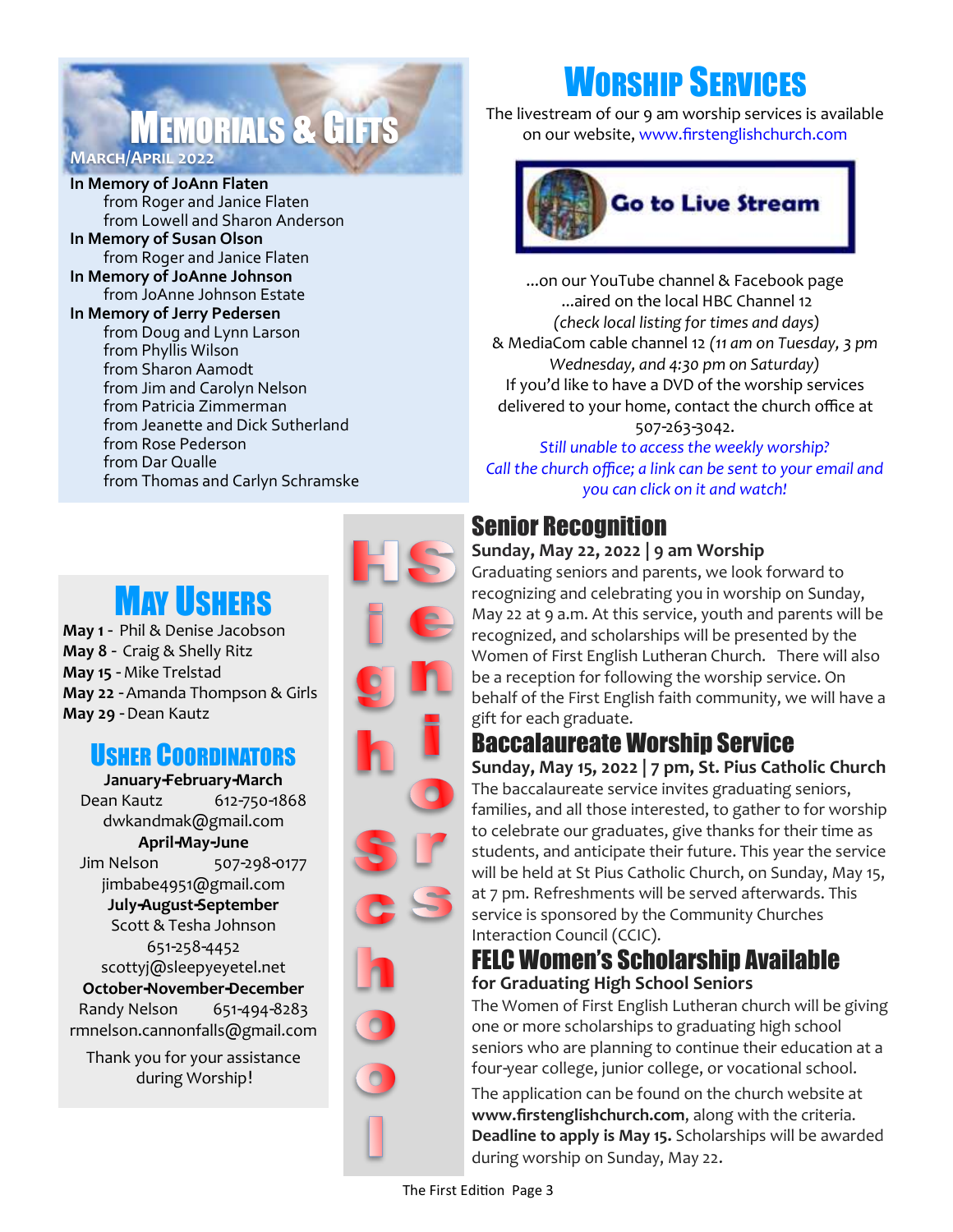### **Forming and Reforming Relationships in Old and New Ways**

*"When Moses invited all of the Israelites to contribute their diverse skills and gifts to the building of the tabernacle, they had more than they could use." Hayim Herring and Terri Elton*

First English has a long history of ministry, and our beautiful Sanctuary, Christian Education area, Fellowship Hall, and Food Shelf space reflect our history. In the last several years, how people communicate, and form relationships has broadened from in-person activities, letter writing, and telephone calls, to include web-based technology like email and Zoom, and social platforms like Facebook and Instagram. The people of First English are agile people, and we are finding ways to include traditional and web-based technologies in our ministries.

The pandemic challenges us to continue to form and renew relationships in new ways. In Exodus, Moses invites all the Israelites to help build the tabernacle, saying, "This is what the Lord has commanded: From what you have, take an offering for the Lord." Soon the workers came back and told him they had "more than enough for the work to be done." Jesus also focuses on relationships, and during the Last Supper, gives us a new commandment, "to love one another as I have loved you." (John 15:12).

What is the mission of the Children, Youth, and Family Ministry in this particular time and place? Our impact

statement states, "Faith Formation at First English Lutheran Church is an engaging place where we teach, model and nurture relationships across generations while forming faith in Jesus Christ."

We form faith through relationships. It is exciting to return to ministries which nurture relationships, especially when current studies inform us that people of all ages are feeling more isolated and anxious now than prior to the pandemic.

Thankfully, ministries that were halted during the pandemic are returning. The Youth Lead Team, which we formerly called Peer Ministry, meets May 15. Vacation Bible School dates and times will be set soon. We invite you to consider helping with this ministry, for a couple hours as we prepare, a couple hours as we lead the programs, or more time if your schedule allows. This summer's VBS theme is Old Testament Favorites. Our curriculum is flexible and VBS will be offered in-person, through email, and with social media We also hope to offer Summer Stretch days for youth. Watch for more information, and look forward to forming and renewing relationships.



**What: Youth Lead Team When: Sunday, May 15, 4 -6 pm Who: Youth in grades 6-12, 2021-2022 school year How: Register online with your Subway sandwich order and parent permission form by Wednesday, May 11.** 

Why Youth Lead? In this small group ministry, youth explore faith through service, discussion, and fun. Youth also learn leadership and communication skills which help them be a resource to peers who may have questions about faith and life. Youth and adult leaders interested in participating or learning more about this ministry are invited to join us Sunday, May 15 from 4 - 6 pm. Kristin Scott Irrthum and Kris Hertsgaard Kincaid will be co-leading this ministry.

How do youth benefit from this experience? The Youth Lead ministry:

- Gives youth space to dig deeper into who they are and who God might have created them to be.
- Provides space to get to know others and explore their faith in a small group at FELC.
- Provides an opportunity to lead and serve in our church, community, and world.
- Generates ideas for fundraisers, service events, and fun nights for grades 6-12.
- Commits to being part of a group that meets monthly.

**RSVP by filling out the Youth Lead interest form (which includes your Subway sandwich order) on or before Wednesday, May 11, which is available at:**

**[www.firstenglishchurch.com/youth.html](http://www.firstenglishchurch.com/youth.html)**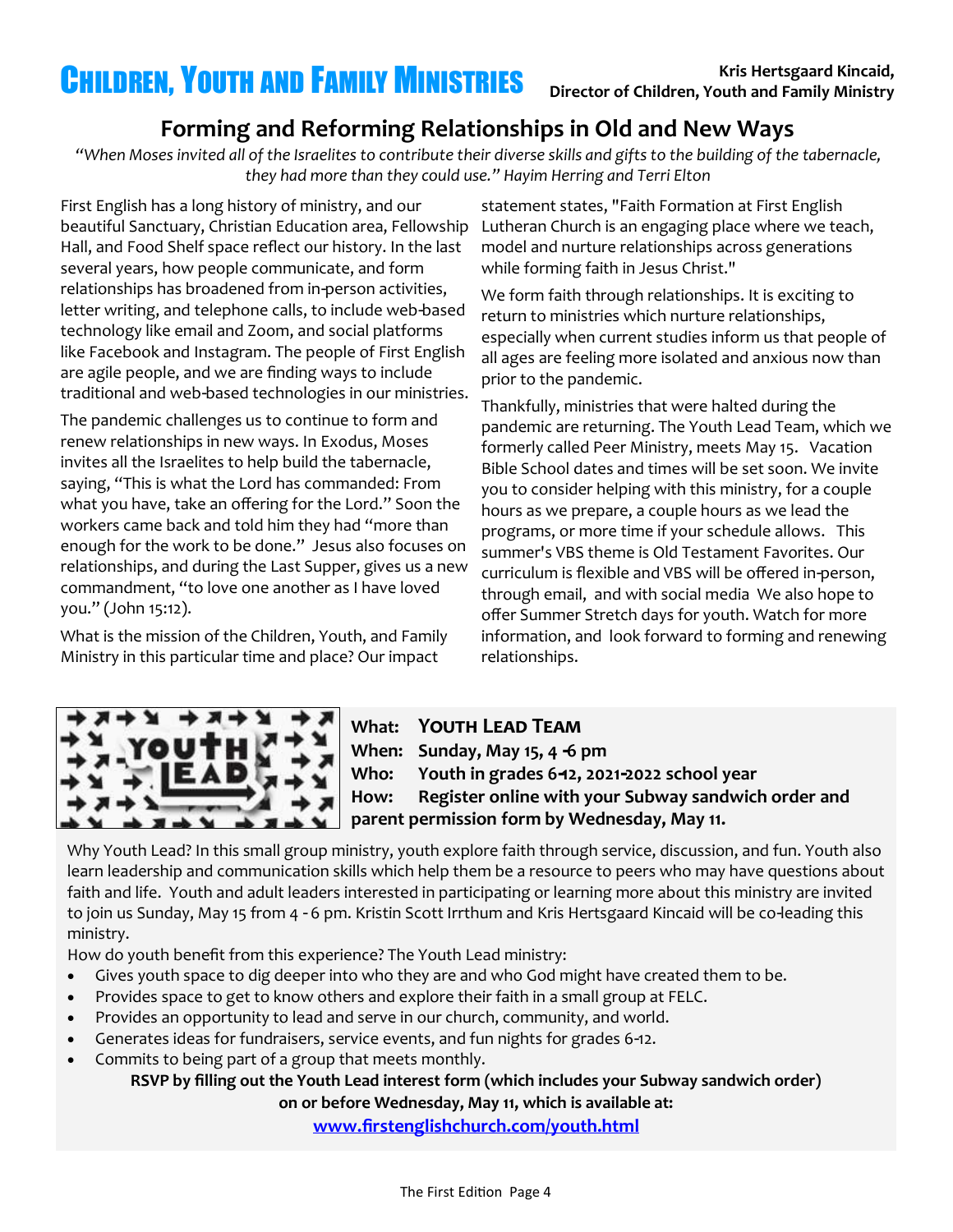### Summer 2022 Children, Youth, and Family Ministries



Whether you are age 3, 33, or 83, you are invited to experience your favorite Old Testament stories through storytelling, songs, games, and crafts in this summer's Vacation Bible School (VBS). A VBS team will select the dates by May 1 and registration information will be emailed, posted on social media, and available at the church office in early May!

**What to know about VBS 2022:**

- You can choose to attend in person, participate from home, or pick a combination that works with your schedule.
- All participants will receive every lesson via email. Even if you sign up to participate onsite, each lesson will also be sent to you via email.
- This means . . . this could be a wonderful VBS to share with grandchildren or grandparents who live out of town.
- You can participate in our VBS from anywhere. If you are visiting out-of-state during our VBS time, you will still be able to participate.

We know when we learn God's story together, we grow in God's love together. We will also create a private Facebook group to share sing-alongs and post photos of our activities with everyone else at First English. Watch for more information soon!



### Good Earth Village Summer Camp Ministry Returns in 2022

Good Earth Village is excited to bring back traditional summer camping programs. Day programs start with preschool play days, and overnight programs are offered to kindergarten -high school ages. There are also two weekends which offer intergenerational family camp. You are invited to check out camp descriptions, the summer schedule and other frequently asked questions on their website, <http://goodearthvillage.org/>

### Outdoor Ministry Camperships

First English Children, Youth and Family funds provide financial support to children and youth attending ELCA Summer Outdoor Ministries and Camps. Through the Ostrom Endowment and First English Lutheran Church Foundation, funds are available for children and youth registered for an ELCA Summer Outdoor Ministry program. Each child may request \$200 for a camp experience. Please reach out to Kris Kincaid for details.

### New baby? We want to know!

Are you expecting a child through birth or adoption? Do you have a new infant at home? In these sacred seasons of waiting for and



# CYF – Upcoming May Ministries

**Sunday, May 1,** 9 am Worship, last Sunday School meeting of the school year.

**Monday, May 2,** 7 pm CYF Team Meeting via Zoom.

- **Wednesday, May 4,** 6:15-8 pm ,Mentor Night, grades 6- 9, – Picnic and Barbecue served from 6-6:30 pm, Program 6:30-7:25 pm, and Worship 7:30-8 pm
- **Sunday, May 15**, 9 am Worship, First Communion, 5th **Graders**
- **Sunday, May 15,** 4-6 pm, Youth Lead, grades 6-12, Fellowship Hall, . Register by May 11 online at www.firstenglishchurch.com/youth.html.
- **Sunday, May 15,** 7 pm, Baccalaureate Service hosted by St. Pius Catholic Church, .
- **Sunday, May 22,** 9 am Worship, Senior Recognition, with refreshments to follow.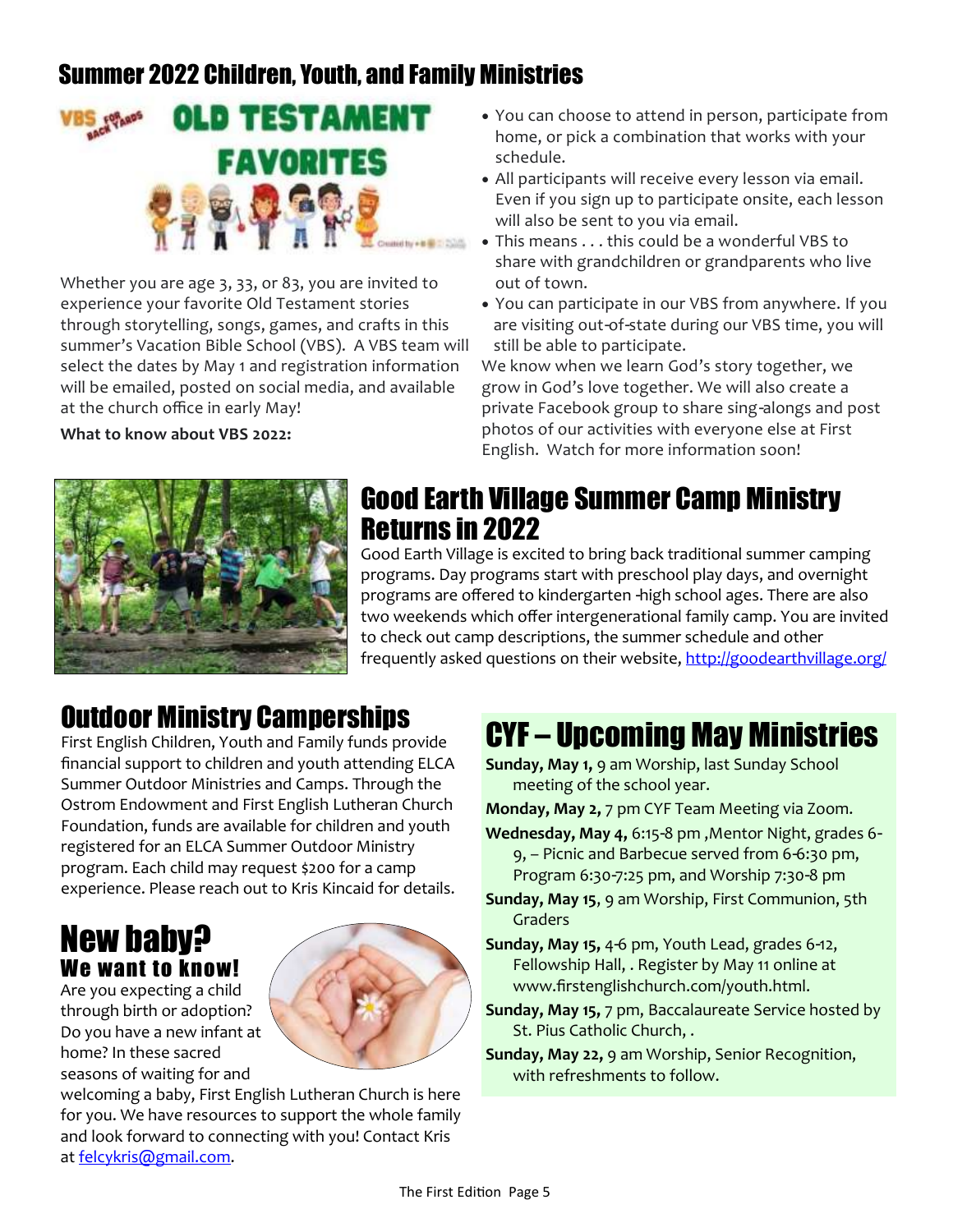# COUNCIL HIGHLIGHTS

#### **FELC Council Highlights: April 7, 2022**

Present: Phyllis Althoff, Brenda Duetsch, Phil Jacobson, Diane Johnson, Scott Johnson, Dean Kautz, Dan Meyers, Mike Miller, Jim Nelson, Jennifer Nobach (via Zoom), Mike Trelstad, Pr. Mike Zaske.

Excused: Robin Stewart

- Non-voting: Karen Anderson, Royce Anderson, Kris Kincaid (8 pm)
- Pr. Zaske lead opening devotions.
- Approved agenda with addition of new business C. Kris Kincaid departure.

Approved March 10, 2022, council minutes.

#### **Pastor's Report:**

Pr. Zaske provided a detailed description of the transition period and work to be done. Phase one involves selfstudy (internal assessment), developing a mission plan (external assessment), identifying specific gifts needed by a leader, and creating our Ministry Site Profile (MSP). This work will likely not be finished until late fall. Council agreed that this phase would be spearheaded by a "Transition Team" of 6 people (with only 1 of the 6 from the council). Names of possible people to serve on the transition team should be given to Pr. Zaske. Once the MSP has been submitted to the Synod, the second phase begins. A "Call Committee" of 6 people will be appointed. The call committee will interview candidates and ultimately make a recommendation.

#### **Treasurer's Report:** K Anderson

| 2/28 General Fund Balance    | \$12,131.05  |
|------------------------------|--------------|
| March General Fund Income    | $+23,333.19$ |
| March General Fund Expense   | $-17,947.13$ |
| 3/31 General Fund Balance    | \$17,517.11  |
| 3/31 Fund Balances/Gifts     |              |
| Rooted in Faith Fund         | \$31,451.01  |
| <b>Building Expense Fund</b> | \$5,037.18   |
| Youth Account                | \$28,941.72  |
| Benevolence Gifts (March)    | \$1,512.59   |
| Designated Gifts (March)     | \$8,209.89   |

During the month of March, we received good offerings to all areas. We need approximately \$24,000 in general fund income each month if expenses come in as budgeted. We still have a credit balance at the gas company. We have the General Fund Reserve and the CARES Grant to help us keep in the black if offerings fall short of expenses. As of March, the pledges received for Building Expenses, Benevolence, and Rooted in Faith are ahead of the amounts that were budged. The Youth account continues to be in good shape. Undesignated Lenten/Easter memorials will be used to pay the Easter flower bill (app. \$300) and the Cannon River Conference annual dues (\$233), with the remainder to be designated by the Council. Organ repairs totaled \$1,719, which was

paid from the organ fund. Approved Treasurer's Report. **Old Business**

1. Constitution and bylaws review: D. Johnson and D. Kautz have received from the Synod a copy of our congregation's official constitution (1994).

#### **New Business**

- 1. Approved depositing recent undesignated memorial gift in Undesignated Memorial Fund.
- 2.Approved not doing new background check on Pr. Zaske, as Synod conducted one in July of 2021.
- 3.Discussion on how to fill Kris Kincaid's position after her departure in the fall. S. Johnson will work with K. Kincaid to get together a group of parents of youth to work on a job description. Pr. Zaske will be in touch with Synod, Luther Seminary, and other organizations to post position. K. Kincaid has done great work with our youth and it needs to be continued.

#### **Committee Reports**

Social Ministry: D. Kautz

Group met March 21. Fleece blankets will be given to our graduating seniors.

Worship and Music: D. Kautz

Jill Serres working on getting choir together. Group discussed possibility of having communion offered on 1st and 2nd Sundays (currently on 1st and 3rd Sundays) to accommodate those who may work every other weekend.

Faith Formation: K. Kincaid and J. Kobach

- 1. Youth (8-18) are enjoying Sunday School during worship; J. Kobach is leading and planning
- 2.Youth Leadership Team is coming back
- 3. VBS: have contracted a program, need volunteers to schedule
- Memorials: J. Nelson working on getting committee together.

Meeting adjourned at 9:10 pm with the Lord's Prayer.

Respectfully submitted,

Diane C. Johnson

### Next Council Meeting: Thursday, May 12, at 7 pm

# **FELC CONSTITUTION REVIEW**

A group is meeting to work on updating our constitution, bylaws, and continuing resolutions to conform to the ELCA Model Constitution for Congregations. If you are interested in working on this, please contact Diane Johnson at 773-960-5382 (voice and/or text).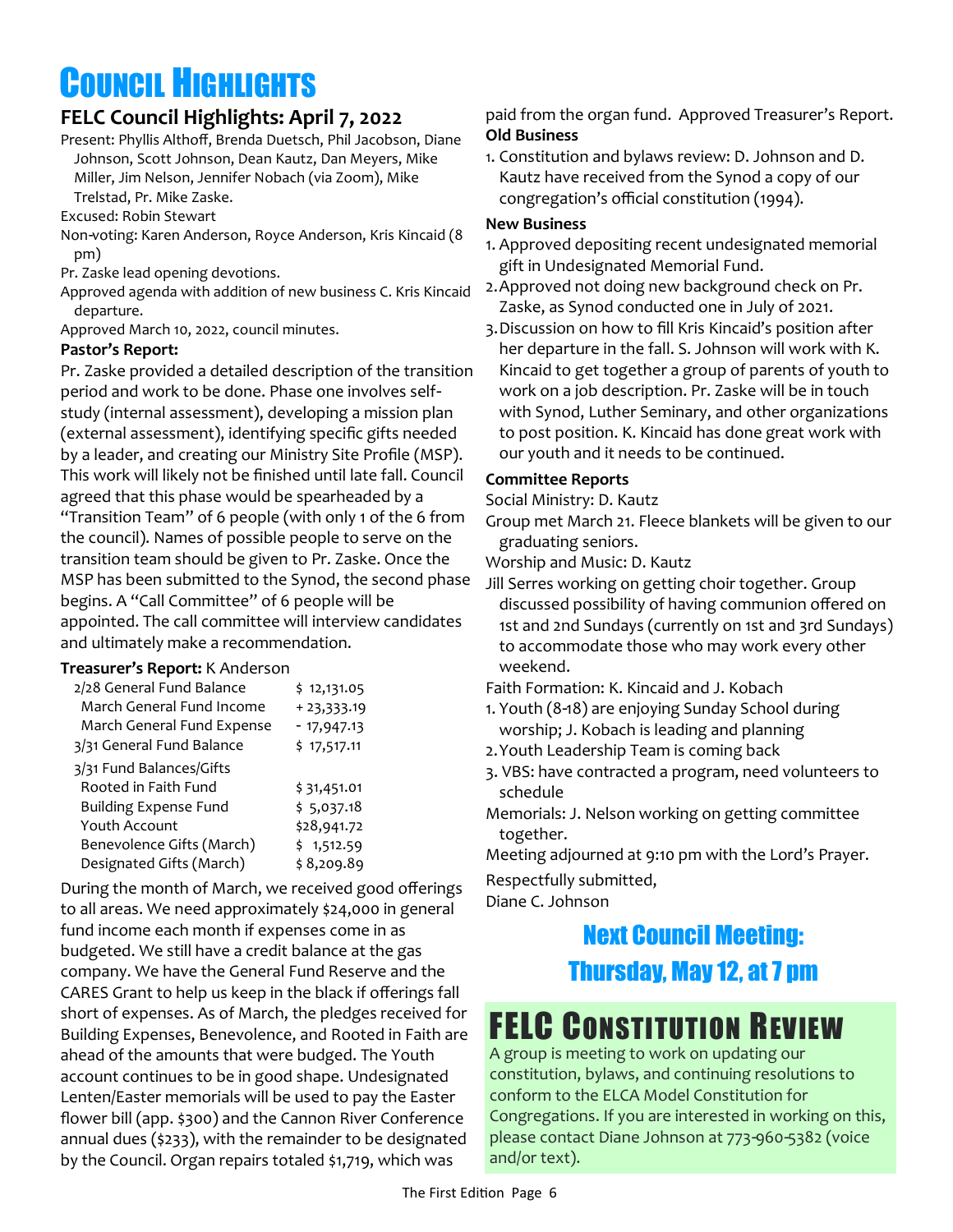# HEALTH & SAFETY MINISTRY



#### **Becky Shepard, R.N.**

Fish is about the healthiest food on the planet next to plant-based foods. It is loaded with nutrients like

protein, vitamin D, and omega-3 fatty

acids which are important for heart and brain health. That said, there is a lot of misinformation about fish. Let's try to clear up those murky waters.

Here are some myths about eating fish:

MYTH: Fresh fish is better than frozen.

TRUTH: Frozen fish has just as much nutritional value fresh fish. MYTH: Do not buy fish on Monday; it is not fresh.

TRUTH: You can end up buying old fish any time. Just shop at stores you trust.

MYTH: Tilapia is bad.

TRUTH: This myth came from rumors that fish farmers in China were feeding their tilapia unsustainable food. Most all fish farmers focus on environmentally safe practices. Tilapia is full of nutrients that are vital to people of all ages.

MYTH: Farmed fish is not good.

TRUTH: Rumors of farmed fish being bad came from poor research studies and blogs. Done correctly, farmed fish is ethical, does not harm fish, and produces seafood that is as nutritious as wild caught fish.

MYTH: Sustainable seafood is more expensive.

TRUTH: Most fish that are caught in a sustainable manner are inexpensive, like Tilapia.

MYTH: Pregnant women should not eat fish.

TRUTH: This myth originated from studies that stated mercury levels in pregnant women 's bodies were linked to the consumption of high-mercury fish and led to problems in unborn children. Mercury can have this affect but avoiding seafood all together is unnecessary. Tilapia, salmon, trout and some canned tuna are all low in mercury (and in some cases contain no mercury at all), making them safe to eat when you're pregnant and provide important nutrients for the unborn child.

Fish that are lowest in mercury include black sea bass, catfish, clams cod, crab, haddock, herring, lobster, salmon, sardine, scallop, shrimp, tilapia, canned light tuna (albacore). Eat these fish twice a week.

Avoid these fish that are high in mercury: mackerel, marlin, orange roughy, shark, swordfish, and bigeye tuna.

Eating fish at least twice a week may lower your risk of heart attacks and strokes, boost brain health, help prevent and treat depression, provide a reliable source of vitamin D, reduce risk of autoimmune diseases, protect your vision as you age, and improve the quality of sleep.

Luke 24:41-43 "*And while they still disbelieved for joy and were marveling, He said to them, "have you anything to eat?" They gave him a piece of broiled fish, and he took it and ate before them*."

I wish you well, Becky Shepard RN, FELC Parish Nurse

### CHURCH COUNCIL

*President: Mike Miller* 651-210-6650

Secretary: Diane Johnson 773-960-5382

Phyllis Althoff Brenda Deutsch Scott Johnson Dean Kautz Danny Meyers Jim Nelson Jennifer Nobach Robin Stewart Mike Trelstad

### FOUNDATION BOARD

President Emily Spicer Nicole Holz Vice President Barb Elias Rick Hughes Secretary Cathy Rehm Elvena Schmugge

### **CHURCH OFFICE** 507-263-3042

Office Hours: M-F, 9 am - 3:30 pm E-Mail: [firstenglishchurchcf@gmail.com](mailto:felccf@frontiernet.net) Website: www.firstenglishchurch.com Pastor: Mike Zaske, Interim Firstenglish.mike@gmail.com FAITH FORMATION MINISTRIES: Kris Hersgaard Kincaid 507-330-1824 felcyKris@gmail.com Treasurer: Karen Anderson 651-210-5992 kernie1951@gmail.com FIN. SEC./ADMIN. ASST.: Kathy Ehlers 507-263-3042 [firstenglishchurchcf@gmail.com](mailto:felccf@frontiernet.net) Custodian: Carrie Kokkeler 507-302-8386 kokie1@gmail.com



#### **AMMPARO Update 4-22-22**

The situation at the U.S. Southern Border continues to change, especially as restrictions on asylum seekers are being eased. Officials are seeing increased number of refugees, not just from Central America, but from other continents. There have even been asylum seekers from the conflict in Ukraine. The Border Servant Corps of Las Cruces, New Mexico, a partner in the ELCA AMMPARO mission with our Synod, is expanding their operations to meet this demand and is opening an operations center on a second campus. They have asked for consideration for those so moved to help them in this mission, especially for financial assistance. Contributions can be made either electronically by accessing their website: **www.borderservantcorps.org**, or by submitting checks made out to First English Lutheran Church with "Border Servant Corps/AMMPARO' written on the memo line. Our congregation has been generous in supporting this mission and I hope that after prayerful consideration, our members will continue to answer the call to help those in need.

The First

mikemiller10541@hotmail.com *Vice–President*: Phil Jacobson 651-380-3262 pdjacobson@hbci.com dcjohnson1000@att.net